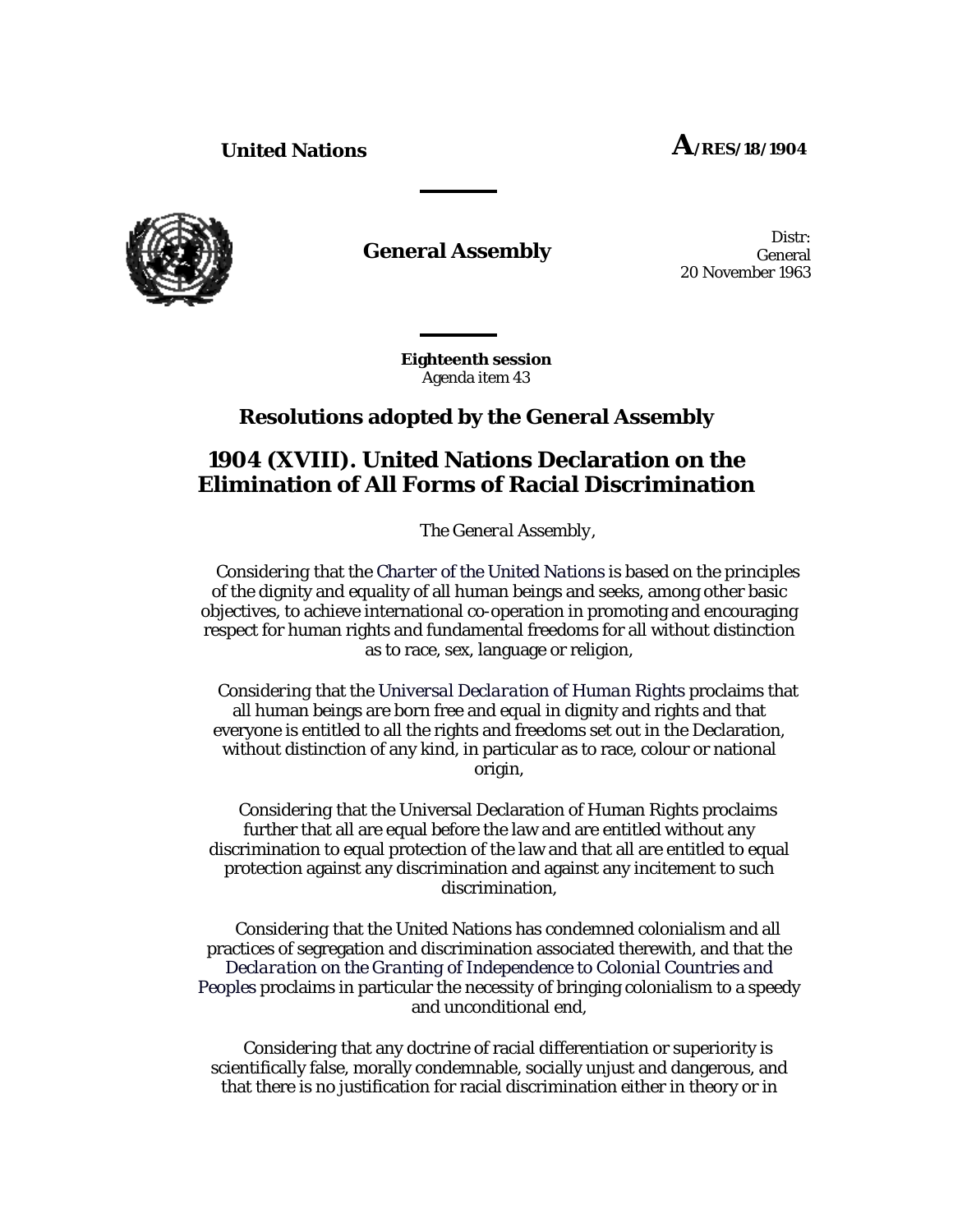#### practice,

*Taking into account* the other resolutions adopted by the General Assembly and the international instruments adopted by the specialized agencies, in particular the International Labour Organisation and the United Nations Educational, Scientific and Cultural Organization, in the field of discrimination,

*Taking into account* the fact that, although international action and efforts in a number of countries have made it possible to achieve progress in that field, discrimination based on race, colour or ethnic origin in certain areas of the world continues none the less to give cause for serious concern,

*Alarmed* by the manifestations of racial discrimination still in evidence in some areas of the world, some of which are imposed by certain Governments by means of legislative, administrative or other measures, in the form, inter alia, of apartheid, segregation and separation, as well as by the promotion and dissemination of doctrines of racial superiority and expansionism in certain areas,

*Convinced* that all forms of racial discrimination and, still more so, governmental policies based on the prejudice of racial superiority or on racial hatred, besides constituting a violation of fundamental human rights, tend to jeopardize friendly relations among peoples, co-operation between nations and international peace and security,

*Convinced also* that racial discrimination harms not only those who are its objects but also those who practise it.

*Convinced further* that the building of a world society free from all forms of racial segregation and discrimination, factors which create hatred and division among men, is one of the fundamental objectives of the United Nations,

1. Solemnly affirms the necessity of speedily eliminating racial discrimination throughout the world, in all its forms and manifestations, and of securing understanding of and respect for the dignity of the human person;

2. Solemnly affirms the necessity of adopting national and international measures to that end, including teaching, education and information, in order to secure the universal and effective recognition and observance of the principles set forth below;

3. Proclaims this Declaration:

## **Article 1**

Discrimination between human beings on the ground of race, colour or ethnic origin is an offence to human dignity and shall be condemned as a denial of the principles of the Charter of the United Nations, as a violation of the human rights and fundamental freedoms proclaimed in the Universal Declaration of Human Rights, as an obstacle to friendly and peaceful relations among nations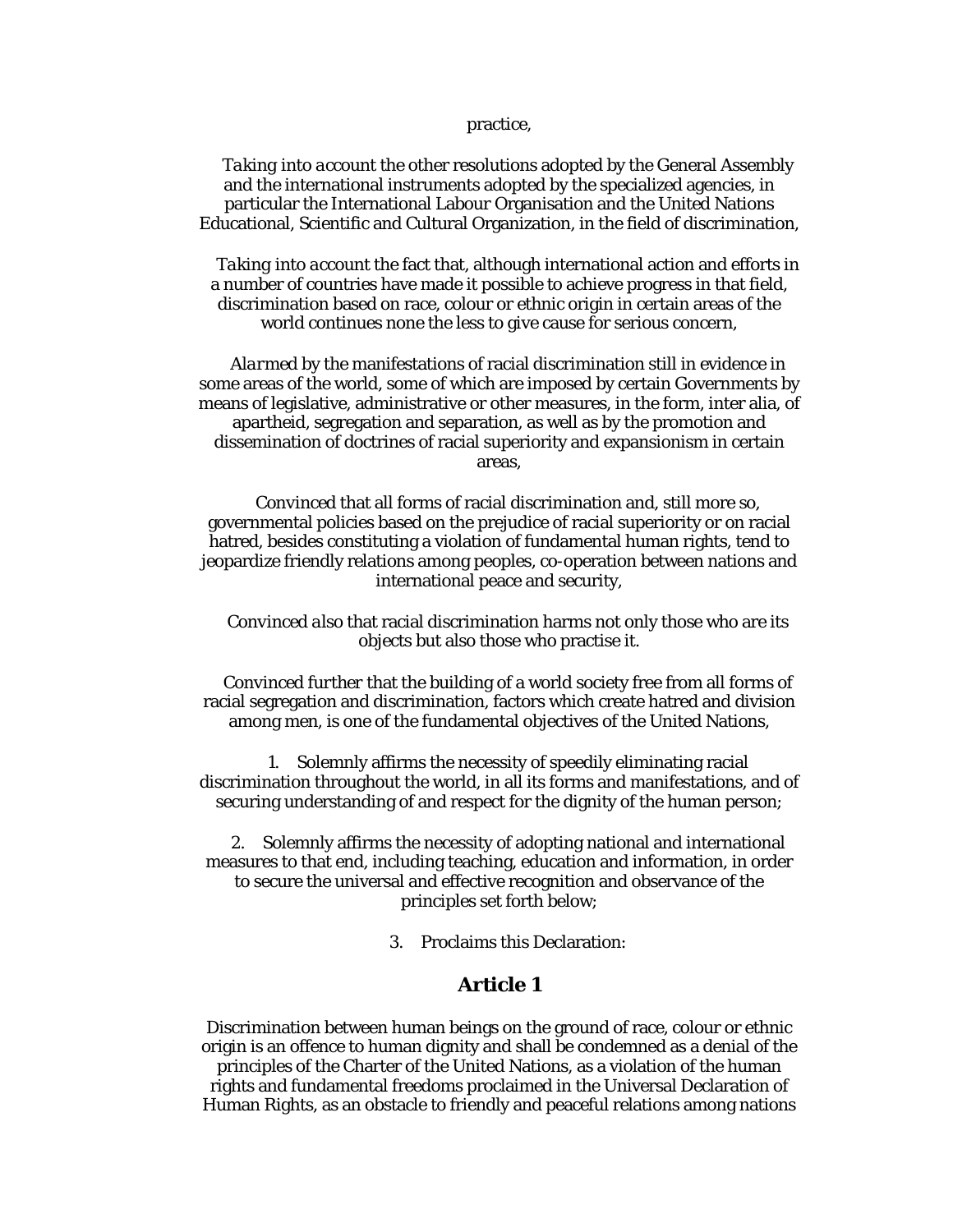and as a fact capable of disturbing peace and security among peoples.

#### **Article 2**

1. No State, institution, group or individual shall make any discrimination whatsoever in matters of human rights and fundamental freedoms in the treatment of persons, groups of persons or institutions on the ground of race, colour or ethnic origin.

2. No State shall encourage, advocate or lend its support, through police action or otherwise, to any discrimination based on race, colour or ethnic origin by any group, institution or individual.

3. Special concrete measures shall be taken in appropriate circumstances in order to secure adequate development or protection of individuals belonging to certain racial groups with the object of ensuring the full enjoyment by such individuals of human rights and fundamental freedoms. These measures shall in no circumstances have as a consequence the maintenance of unequal or separate rights for different racial groups.

## **Article 3**

- 1. Particular efforts shall be made to prevent discrimination based on race, colour or ethnic origin, especially in the fields of civil rights, access to citizenship, education, religion, employment, occupation and housing.
- 2. Everyone shall have equal access to any place or facility intended for use by the general public, without distinction as to race, colour or ethnic origin.

## **Article 4**

All States shall take effective measures to revise governmental and other public policies and to rescind laws and regulations which have the effect of creating and perpetuating racial discrimination wherever it still exists. They should pass legislation for prohibiting such discrimination and should take all appropriate measures to combat those prejudices which lead to racial discrimination.

#### **Article 5**

An end shall be put without delay to governmental and other public policies of racial segregation and especially policies of apartheid, as well as all forms of racial discrimination and separation resulting from such policies.

## **Article 6**

No discrimination by reason of race, colour or ethnic origin shall be admitted in the enjoyment by any person of political and citizenship rights in his country, in particular the right to participate in elections through universal and equal suffrage and to take part in the government. Everyone has the right of equal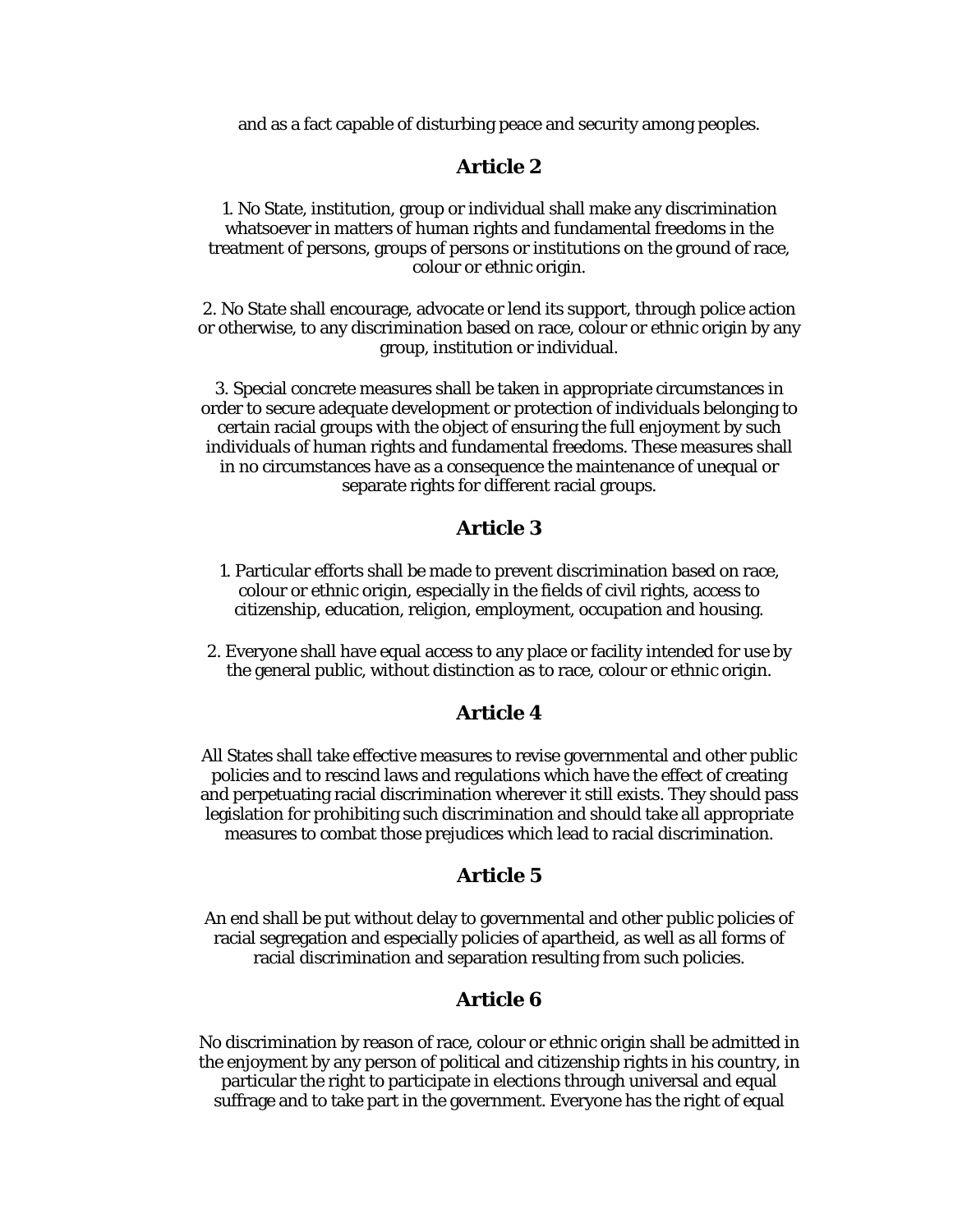access to public service in his country.

#### **Article 7**

1. Everyone has the right to equality before the law and to equal justice under the law. Everyone, without distinction as to race, colour or ethnic origin, has the right to security of person and protection by the State against violence or bodily harm, whether inflicted by government officials or by any individual, group or institution.

2. Everyone shall have the right to an effective remedy and protection against any discrimination he may suffer on the ground of race, colour or ethnic origin with respect to his fundamental rights and freedoms through independent national tribunals competent to deal with such matters.

## **Article 8**

All effective steps shall be taken immediately in the fields of teaching, education and information, with a view to eliminating racial discrimination and prejudice and promoting understanding, tolerance and friendship among nations and racial groups, as well as to propagating the purposes and principles of the *Charter of the United Nations*, of the *Universal Declaration of Human Rights*, and of the *Declaration on the Granting of Independence to Colonial Countries and Peoples*.

## **Article 9**

1. All propaganda and organizations based on ideas or theories of the superiority of one race or group of persons of one colour or ethnic origin with a view to justifying or promoting racial discrimination in any form shall be severely condemned.

2. All incitement to or acts of violence, whether by individuals or organizations against any race or group of persons of another colour or ethnic origin shall be considered an offence against society and punishable under law.

3. In order to put into effect the purposes and principles of the present Declaration, all States shall take immediate and positive measures, including legislative and other measures, to prosecute and/or outlaw organizations which promote or incite to racial discrimination, or incite to or use violence for purposes of discrimination based on race, colour or ethnic origin.

#### **Article 10**

The United Nations, the specialized agencies, States and non-governmental organizations shall do all in their power to promote energetic action which, by combining legal and other practical measures, will make possible the abolition of all forms of racial discrimination. They shall, in particular, study the causes of such discrimination with a view to recommending appropriate and effective